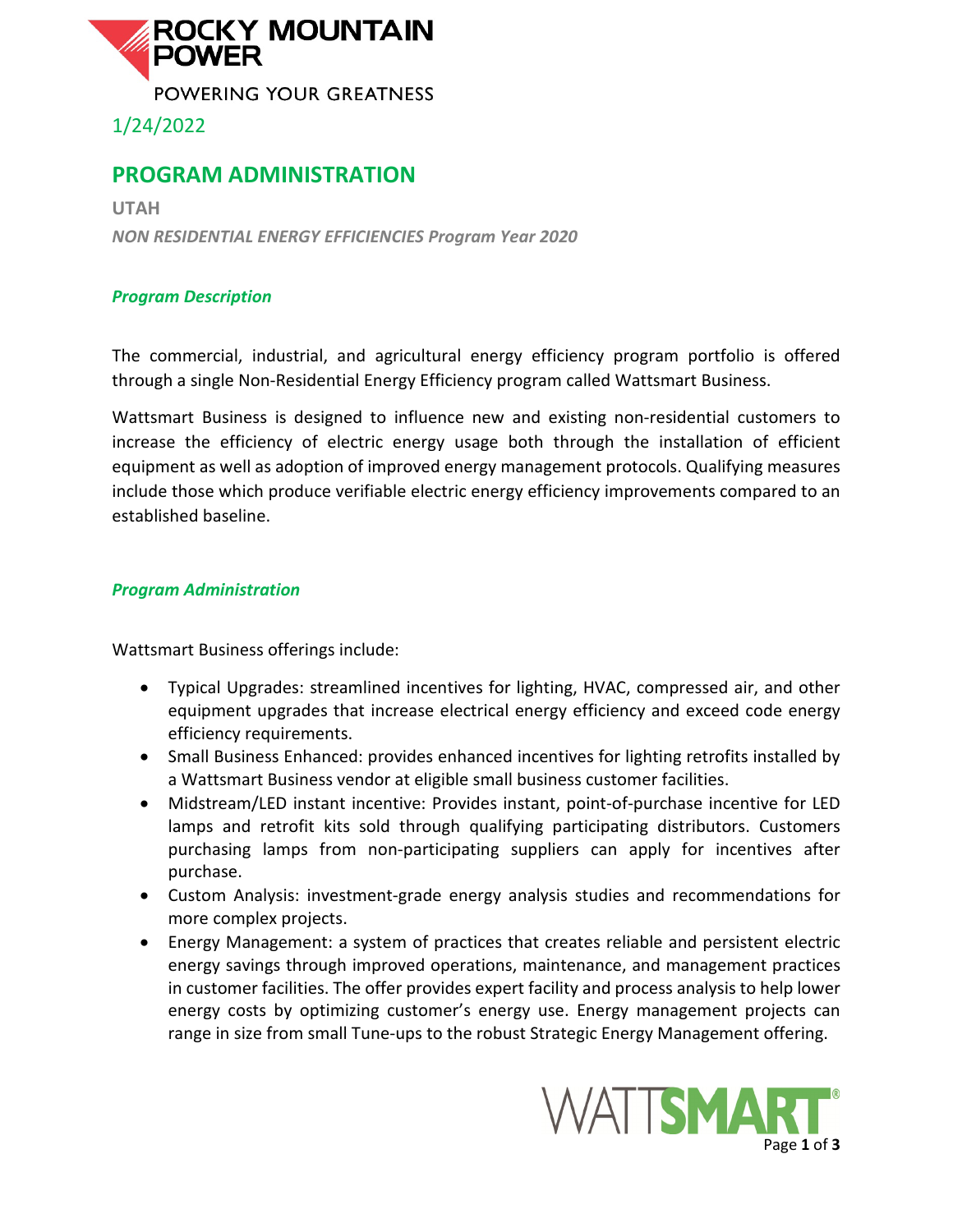# **ROCKY MOUNTAIN POWER**

### POWERING YOUR GREATNESS

• Energy Project Manager Co-funding: a co-funded staff resource within a customer facility to identify and implement energy projects. Customers establish an annual energy savings goal that exceeds one million kWh and receive Energy Project Manager Co-funding proportionate to that goal (subject to caps).

On July 1, 2019, Rocky Mountain Power Wattsmart Business solutions shifted to a fully contracted model, meaning all customer-facing delivery became implemented by contractors under administrative guidance of Wattsmart Business staff. This change in portfolio administration is intended to improve customer experience and portfolio performance by reducing project timelines and adding more contracted staff dedicated to Utah Wattsmart Business participants. The 2020 program year provided a full year implementing offerings via this model.

#### *Contracted DSM Delivery*

The Contracted DSM delivery model targets typical measure upgrades that serve small to medium sized business customers and, to a lesser extent, large business customers. It also targets large customers via relationship management and custom engineering services through dedicated project managers.

In 2020, a competitive selection process led to an adjustment of the contractors implementing the non-managed account segment of Wattsmart Business. Implementation of this segment is now provided through a contract with the Unified Solutions Team led by Nexant, Inc. ("Nexant") in partnership with Cascade Energy ("Cascade"), Evergreen Consulting Group ("Evergreen") and several additional subcontractors.

Cascade continues implementing the managed account segment of Wattsmart Business.

Nexant implements vendor coordination, training, and application processing services for commercial, industrial, agricultural, and Small Business Enhanced measures. Cascade implements customer relationship management and custom energy analysis services for managed account customers (commercial and industrial).

Nexant and Cascade are responsible for the following:

- Vendor engagement includes outreach, recruiting, training, supporting, and assisting participating Wattsmart Business vendors and distributors to increase the stocking, sales and installation of energy efficient equipment at qualifying business customer facilities.
- Incentive application processing and administrative support includes handling incoming vendor inquiries and technical inquiries from customers, processing incentive applications, developing and maintaining standardized analysis calculation tools, providing measure design services, and evaluation and regulatory support upon request.